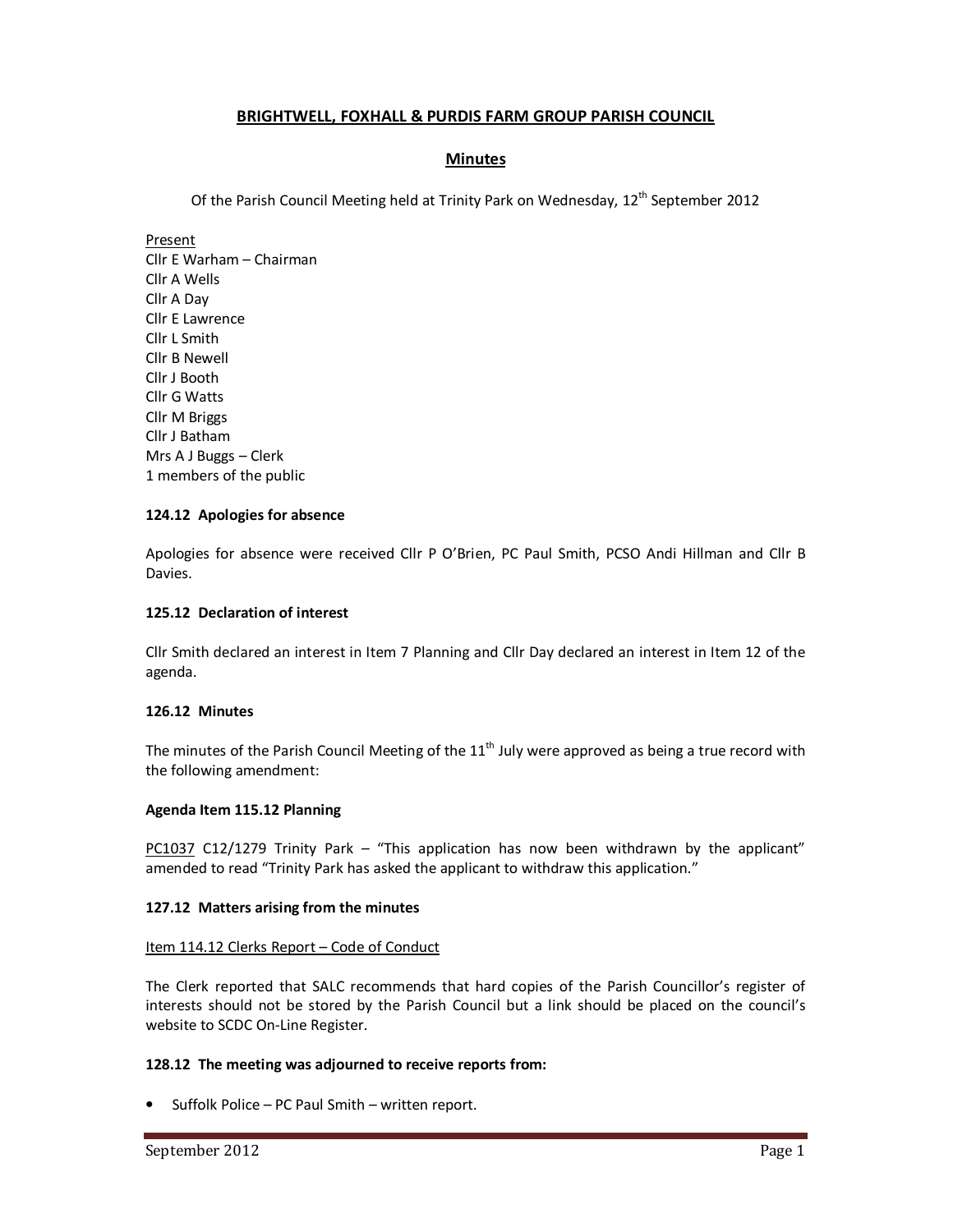Councillors discussed the recent thefts from charity clothes/textiles bins situated at Sainsburys. It was agreed that the Clerk should write to Sainsburys about the possibility of the clothes/textiles bins being locked.

- Cllr P O'Brien Suffolk Coastal District Council / Suffolk County Council written report
- Cllr V Falconer Suffolk Coastal District Council written report

Cllr Newell said that she felt there was not enough detail in supporting statements for business planning applications. Cllr Falconer said it is usually a requirement that a Design and Access Statement is provided by the applicant.

Cllr Falconer reported that SCDC members were having training end September / early October on wind turbines. Cllr Falconer to notify Cllr Newell of the training dates.

#### **The meeting was re-convened.**

#### **129.12 Clerk's Report**

The Clerk's report had previously been circulated and it was agreed that some of the items should be discussed as per the agenda.

#### Suffolk Flood Plan

The following has been forwarded to parishes on behalf of Suffolk County Council.

### **Time is running out to have your say on flood plan**

After such a wet spring and early summer this year, it's timely that Suffolk organisations are working together to prevent the often devastating impact of flooding caused by heavy rain.

The Suffolk Flood Risk Management Partnership is led by the county council, and is setting out proposals to tackle flash flooding in some of the worst affected areas.

Suffolk residents are being asked to have their say on the proposals as part of a new flood risk strategy by **Friday 14 September 2012**. All comments will inform the final strategy, which will be agreed by the Partnership in the autumn prior to being formally adopted by the individual organisations.

Around 5.5million people are victims of flooding across the UK each year. With the problem expected to get worse in future years, it is more important than ever to take action now.

The new strategy explains how partners including Anglian Water, the Environment Agency, county and district councils will be addressing the problem throughout the county. It also provides the following advice:

- Be aware of the risk in your area and take measures to protect your property from flooding
- Help us by keeping streams and rivers clear of debris, and always report fly tipping, which can block watercourses and contribute to flooding
- Know the planning regulations when it comes to paving over land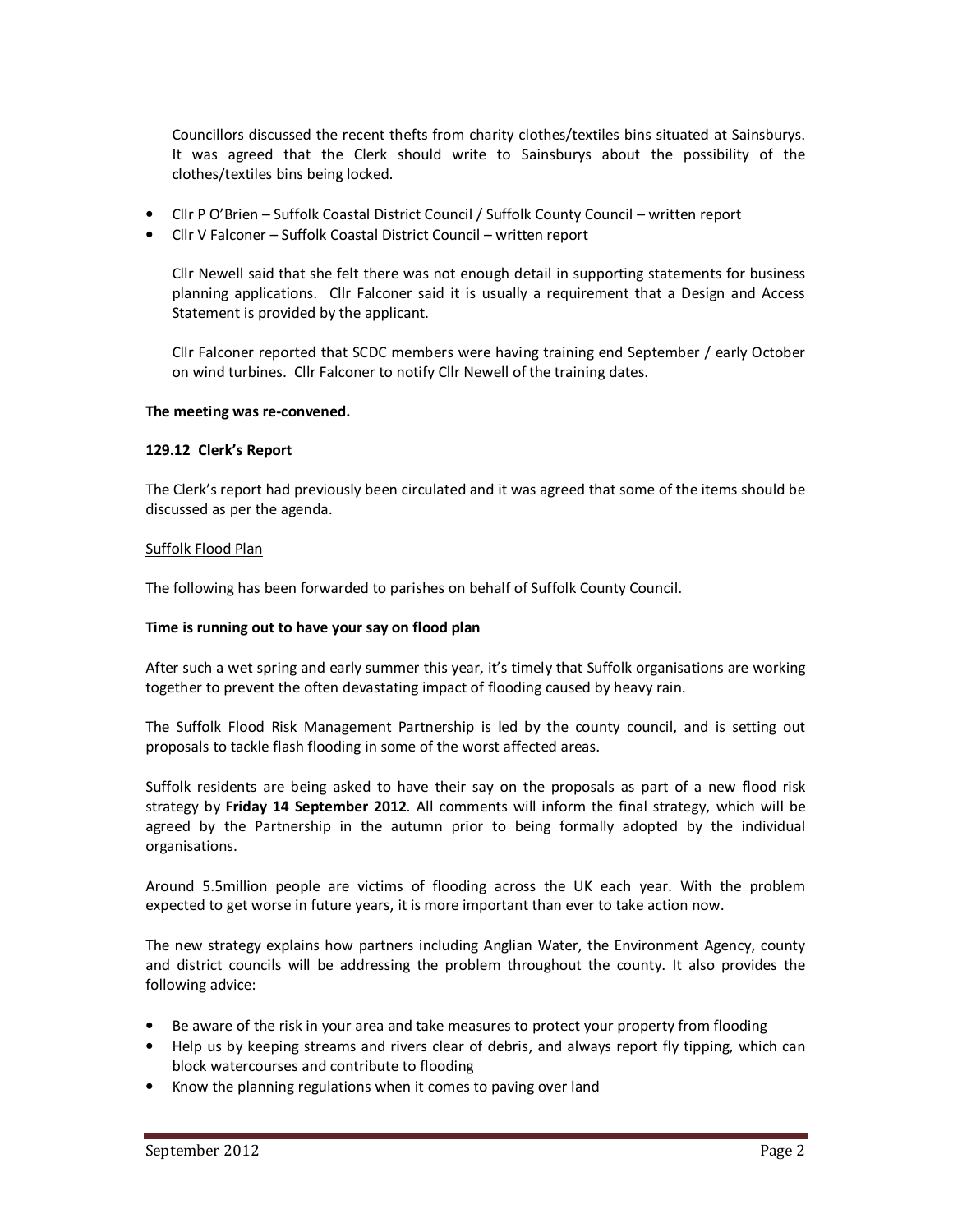Find out more by visiting www.suffolk.gov.uk/floodrisk or have your say by filling in our online survey at www.surveymonkey.com/s/ProtectSuffolkFromFlooding

## Public Consultation: Joint Environmental Sustainability Policy and Action Plan

Suffolk Coastal and Waveney District Councils have been working to reduce their environmental impacts through actions outlined in various policy documents including a Sustainability Action Plan, a Local Agenda 21 Charter, a Climate Change Strategy and a Green Travel Plan. Now the time has come to update these and the Councils have decided to rationalise them into a single Joint Environmental Sustainability Policy and Action Plan (JESPAP).

The draft JESPAP sets goals and actions for the two Councils as to how, by working with others, they will not only protect their unique natural environment but also reduce their impact on the wider environment, by taking measures that will lower their districts' carbon footprint and help reduce the levels of climate change we will need to adapt to. It has been developed through consultation with officers, cabinet members with responsibility for this portfolio, SCDC Policy Development Task Group and Overview and Scrutiny and Informal Cabinet at both Councils.

This consultation is going live today to give a six week consultation period.

A copy of the draft JESPAP and a survey is now live on the website http://www.suffolkcoastal.gov.uk/yourdistrict/greenissues/footprint/jespap/ and http://www.waveney.gov.uk/jespap.

## LAIS Up2Date

Items of particular note on the above notice sent out by Suffolk Association of Local Councils previously circulated.

### **LAIS: Payments**

An important Government consultation has been launched aimed specifically at local councils *Payments by Parish and Community Councils and Charter Trustees.* The consultation proposes removing the law that restricts local councils to one method of making payments (cheques with two councillor signatories). Local councils will wish to respond to Government on this consultation which will create greater flexibility in the ways local councils can make payments, whilst being able to continue with cheques with two councillor signatories if they so wish.

### **Planning**

Three planning consultations have been launched all with the same deadline for comments:

1. Allowing greater permitted development rights in changing between Use Classes

It is proposed to create permitted development rights to assist change of use from existing buildings used for agricultural purposes to uses supporting rural growth; to increase the thresholds for permitted development rights for change of use between B1 (business/office) and B8 (warehouse) classes and from B2 (industry) to B1 and B8; to introduce a permitted development right to allow the temporary use for two years, where the use is low impact, without the need for planning permission; to provide C1 (hotels, boarding and guest houses) permitted development rights to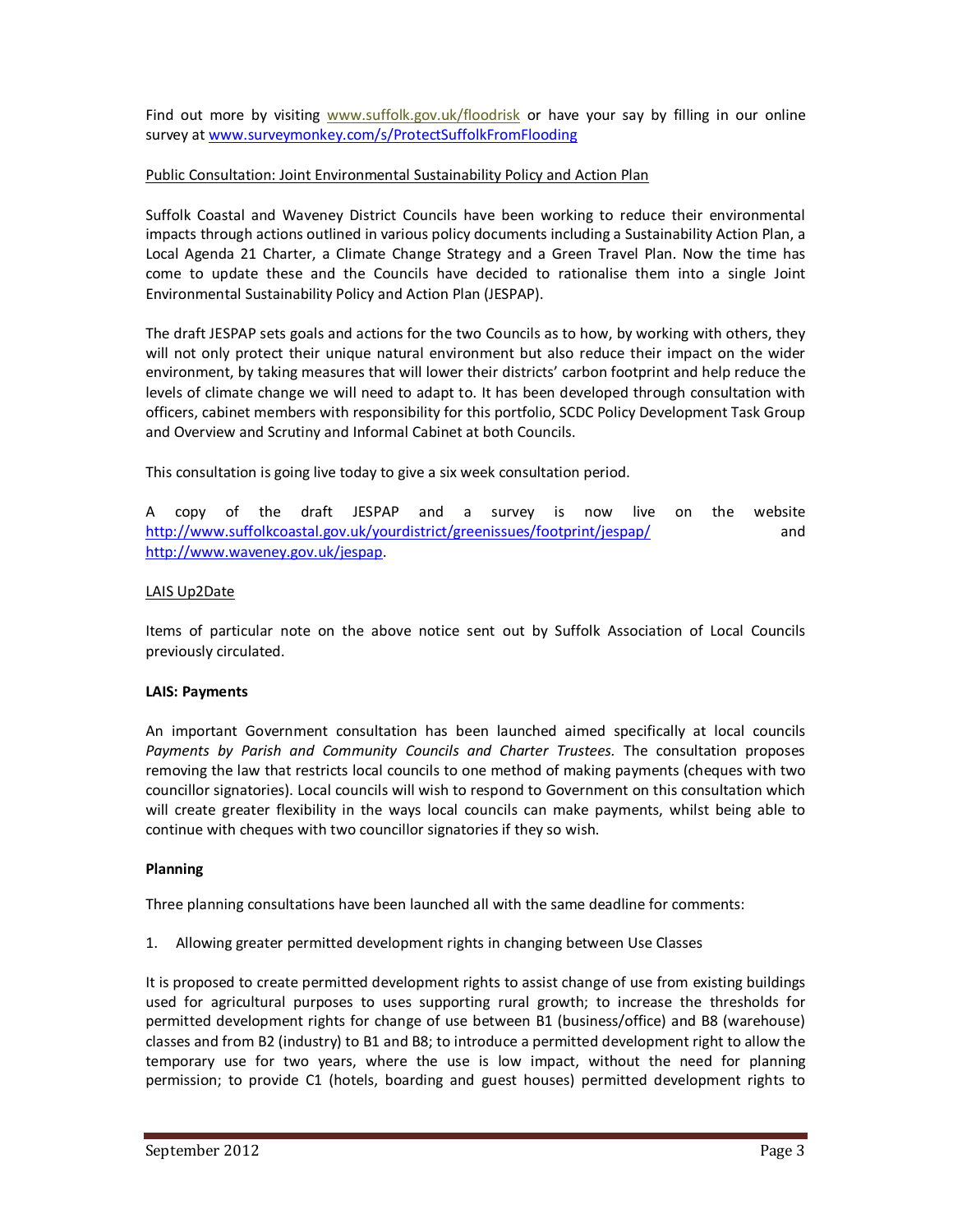convert to C3 (dwelling houses) without the need for planning permission and to consider if any updates or amendments are needed to the existing descriptions within the use classes order.

2. Setting out a range of proposals to streamline the information requirements for planning applications

These proposals include changes to secondary legislation on information requirements for outline planning applications (e.g. removing the requirement for layout to be specified at this stage), and a requirement that local authorities update their local lists of information requirements at least every two years. It also sets out proposed changes to the standard application form. By cutting out what is described as 'unnecessary information in the application process' the proposals claim to make the system clearer, and easier to use, without undermining the ability for councils to make wellinformed decisions.

3. Improving the performance of statutory consultees in the planning process

The proposals aim to ensure that there is an effective mechanism for applicants to obtain an award of costs where a statutory consultee has acted unreasonably. Local councils are not 'statutory consultees' for the purpose of this consultation and the position regarding local councils is therefore as previously.

It is also worth noting other specific measures which are being taken forward now and in the near future to help achieve the Government's planning ambitions, including:

- Following the approach of the National Planning Policy Framework in distilling 1,000
- Pages of policy into around 50, the Government now plans to review around 6,000 pages of supporting planning guidance. Details of the approach to be taken will be announced shortly.
- Speeding up the process for determining planning appeals proposals on shortening and
- Streamlining the process will be published for consultation later this year.
- Uprating local councils' planning fees in line with inflation thereby reducing the burden
- On ordinary council taxpayers, who otherwise end up subsidising developers. Planning fees are set by Government and have not been increased since 2008.
- Ensuring councils whose planning decisions are consistent with an up to date local plan
- Are not ordinarily liable for costs if their decision is appealed.
- Making technical changes to the operation of the Community Infrastructure Levy
- Including ensuring that developers are not charged the levy twice, on the same development, if they amend existing planning consent.
- Extending the funding to April 2013 to the four organisations providing advice and support to communities leading the way on neighbourhood planning (the Royal Town Planning Institute; the Prince's Foundation for Building Community; the Campaign for the Protection of Rural England working with the National Association of Local Councils and Locality (the Building Communities Consortium).

# **Audit**

Last year, the Government consulted on its proposals for a new local public audit framework and published its response in January 2012. The draft Local Audit Bill is now being published for consultation and pre-legislative scrutiny. The draft Bill sets out the proposed new audit framework for local public bodies, the process for the appointment of auditors, and the regulatory framework for local public audit.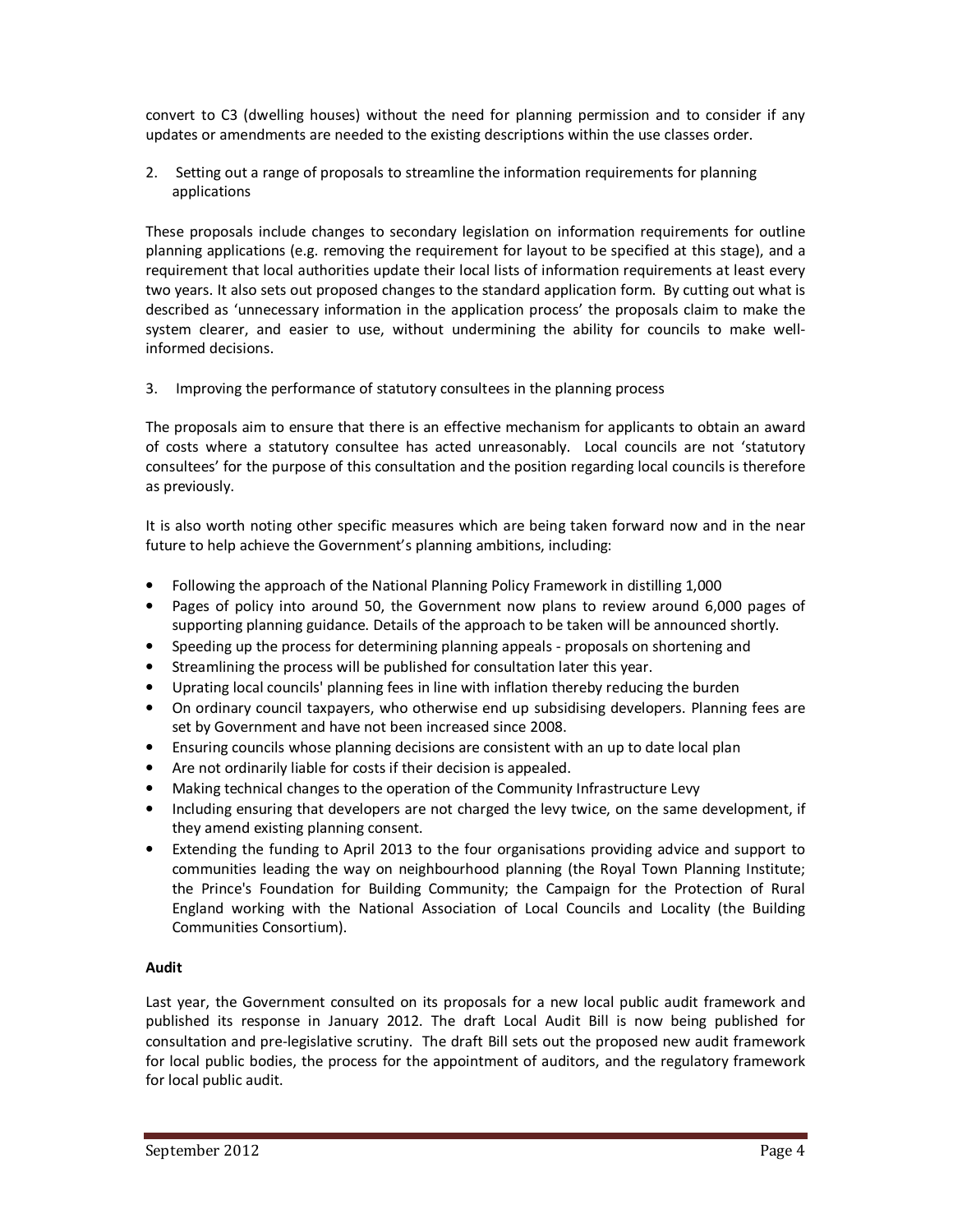Currently a 'lighter touch' regime applies to smaller bodies (with a turnover below £6.5m). This includes most local councils. Clause 5 in the draft Local Audit Bill makes provision for 'smaller authorities' and includes a power for the Secretary of State to make regulations as to how the new framework will apply to these bodies. So, as currently, there will be less onerous requirements than on larger bodies within the new framework. The key features of the new framework for the audit of smaller local public bodies are:

- A threshold, proposed at £25,000, below which smaller local public bodies would not be automatically subject to an external audit, coupled with increased transparency requirements (internal audit would be retained). A mechanism will be retained for auditor-led scrutiny of these bodies if problems are identified.
- A new transparency code for all smaller bodies with an annual turnover below £200,000.
- The code would require publication of:
- All items of expenditure and end of year accounts;
- Minutes, agendas and papers of formal meetings;
- Internal audit report;
- List of councillor/board responsibilities (or their equivalent);
- Annual governance statement; and
- Location of public land and building assets.
- The code would also recommend that these documents are published online, either on the smaller bodies' websites or on those of their billing authorities. Government is proposing that compliance with the code is mandatory for all smaller local public bodies below £200,000 but will undertake a statutory consultation with the bodies affected before the code is made mandatory.
- A proportionate regulatory regime and the limited assurance form of audit maintained and specified in a schedule to the code of audit practice produced by the National Audit Office. Smaller local public bodies will have the option to have their auditors procured and appointed by a sector-owned and sector-managed body. A proposal has been submitted by NALC and SLCC to run a sector led external audit programme. It will be important that any options currently available to local councils for internal audit arrangements are not reduced. If bodies do not wish to use the sector-led body they can procure and appoint audit services individually or jointly, with the use of an independent auditor panel. The Joint Practitioners' Advisory Group which advises on the current regulatory framework will, it is proposed, create the proforma for the 'annual return'.

Specific questions are asked in the consultation:

- Do you agree that the threshold below which smaller local public bodies should not be subject to automatic external audit should be £25,000?
- Are the additional transparency requirements we have proposed for those bodies who will not be subject to external audit robust enough to ensure that they will be accountable to the electorate?
- Are these transparency requirements proportionate to the low levels of public money these bodies are responsible for? What steps will smaller bodies need to take in complying with these new requirements? Are there any cost implications?
- Do you agree that our proposals for the eligibility of auditors of smaller local public bodies will ensure that they have the requisite expertise to undertake limited assurance audits?
- Are our proposals for the regulatory framework for the audit of smaller bodies proportionate?
- Do these proposals provide a proportionate and sufficiently flexible mechanism for procuring and appointing audit services to smaller local public bodies?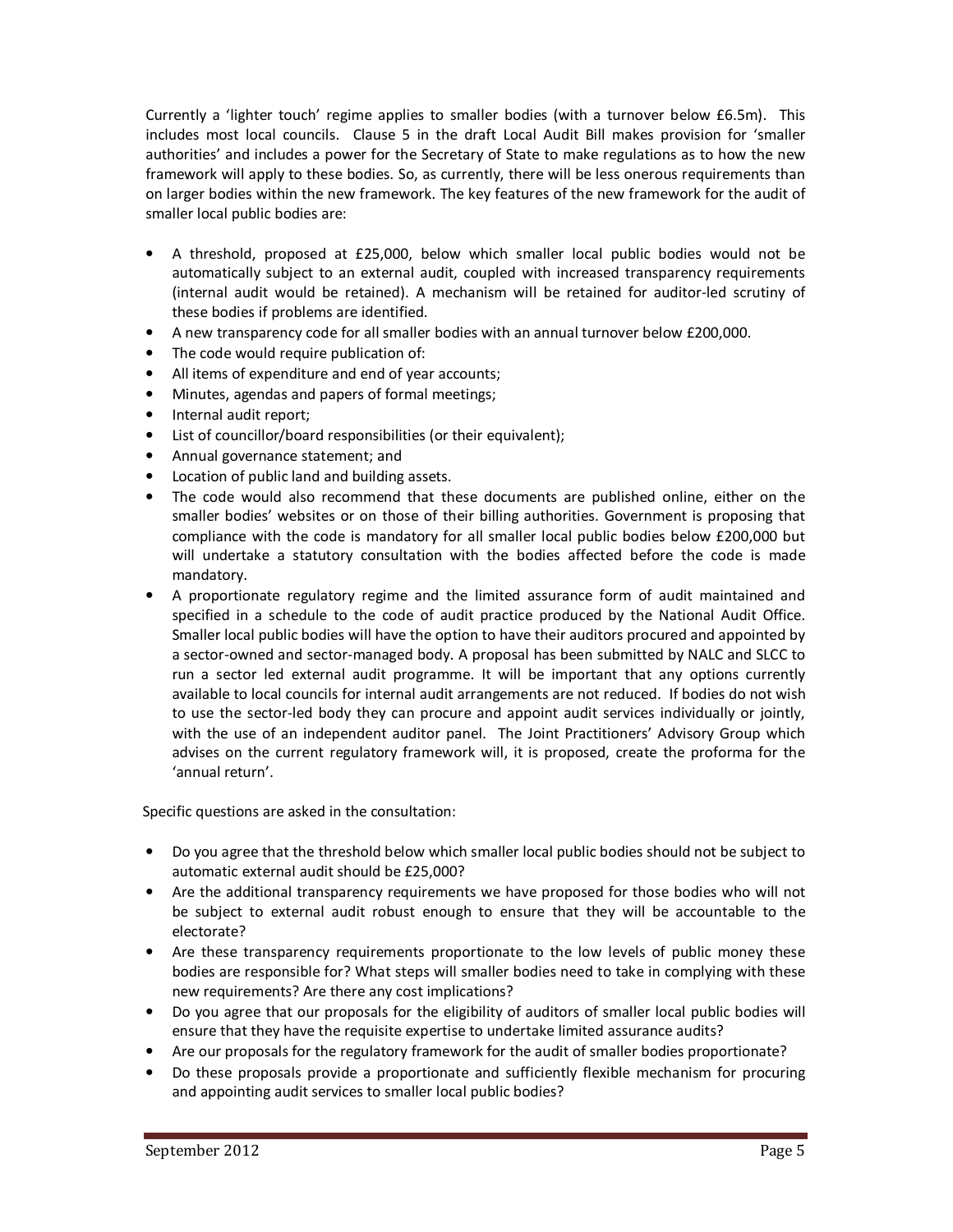### **Highways/Planning**

Local councils will be aware that Government has been exploring various ways in which to streamline planning processes which they see as inhibiting development 'while maintaining the essential benefits that they protect'. A consultation proposes permitting applications for a stoppingup or diversion order for highways to be submitted at the same time as applying for planning permission, whereas under existing legislation the developer can only apply after securing planning permission. The consultation proposes devolving decision-making to the local authority level.

## **Planning**

Government is consulting on changing the listed building consents regime to reduce both the circumstances in which consent is required and the level of information applicants are required to submit. The consultation emphasises the need to protect the interests of developers and planning authorities and the need to ensure heritage assets are conserved in a manner appropriate to their significance but does not refer to community interests. Local councils will be considering the extent to which there might be a reduction in consultation with the community in this process.

Various alternative options are explored and views are sought:

- Submission to the local planning authority of a simple prior notification of the intention to carry out specified types of works to a listed building would then allow the planning authority either to allow the works to go ahead without further intervention, if they judged them acceptable, or to require the submission of a full consent application.
- A system of local and national class consents has been put forward as an alternative
- Measure to prior notification (above). Class consents, set up by a local planning authority, could be used to by-pass the need for consent for a defined class or classes of works affecting a defined area or group of heritage assets. The Secretary of State could also be empowered to grant a class consent for an area or group of assets that cross local authority boundaries e.g. canal networks.
- A "certificate of lawful works to Listed Buildings". Local planning authorities to grant a Certificate of Lawful Works either for proposed works to a listed building which do not have an impact on special interest or for existing works on the understanding and confirming that no consent is required. It is claimed that this will help avoid the confusion that arises when a planning authority has historically been reluctant to give a view on whether the work would require listed building consent and would remove the need for a full application to be made just in case.
- Accredited Agents replacing local authority officer recommendations on listed building consent, if applicants wish. This opening up of decision-making on listed building consents would allow independent accredited agents to make recommendations to local planning authorities in the exercise of their statutory duty to determine applications. Government is relying on research which indicates that nearly three quarters of all applications for listed building consent in town and city centres are made by an agent on behalf of the owner/tenant of the property. Local councils will be wishing to scrutinise this proposal in relation to the degree to which it provides transparency, accountability and independence of decisionmaking. The proposals would enable owners or developers to commission an independent agent to offer an expert report and recommendation, effectively "certifying" the works as acceptable.

Views on improving the measures available to address building neglect are also invited. Government is concerned with the number of listed buildings which have been on the Heritage at Risk Register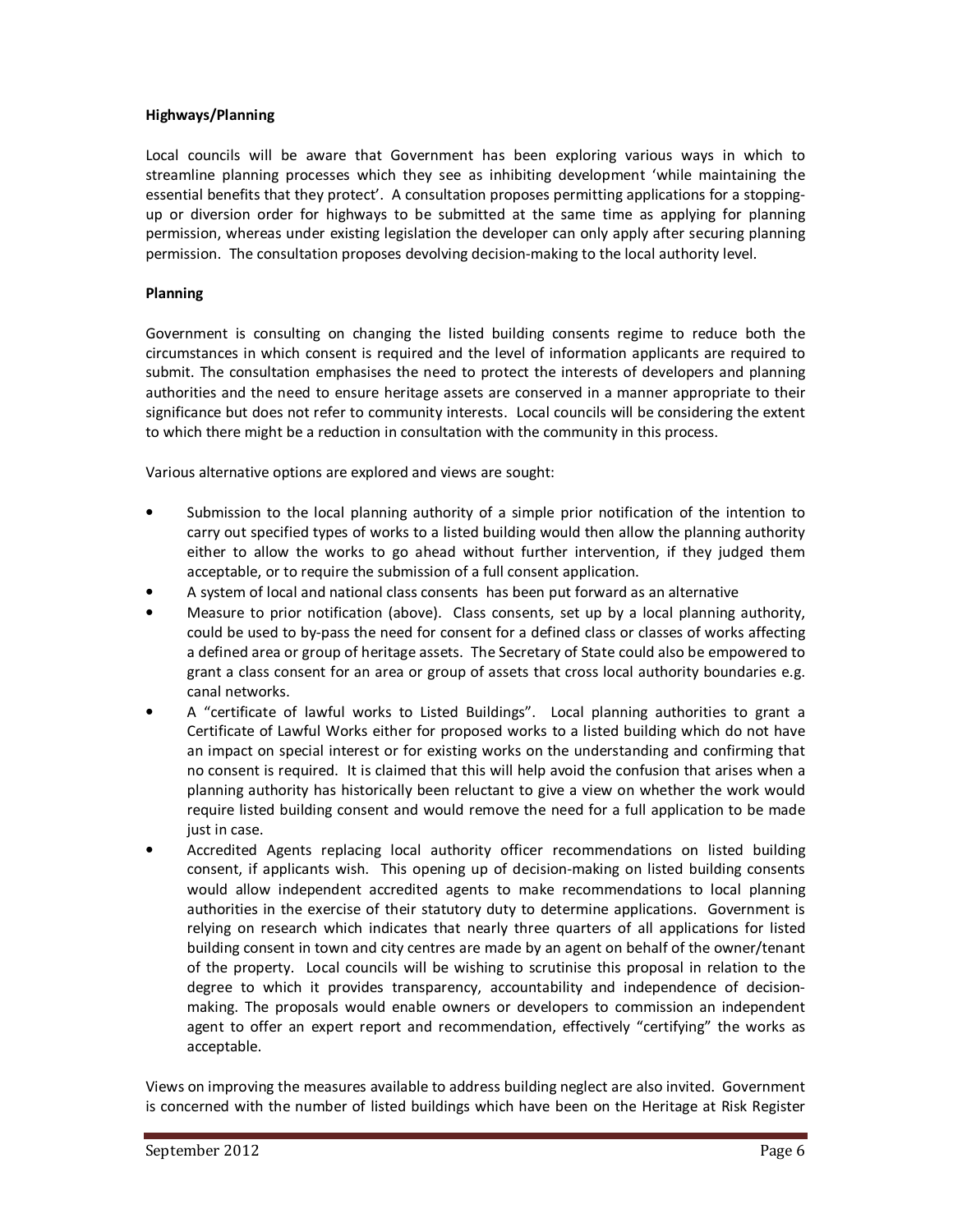for a long time. Local authorities have powers to serve Urgent Works Notices or to pursue Compulsory Purchase Orders but find them problematic to exercise.

## External Audit – Five Years from 2012/2013

The Audit Commission has confirmed the appointment of BDO LLP as external auditor to audit the annual return of Brightwell, Foxhall & Purdis Farm Group Parish Council for five years from 2012/2013. The cost of a basic audit will be £100 per year.

### Changes to Street Lighting

Following the last meeting I contacted Suffolk County Council concerning the complaint received regarding part-night lighting and have received the following reply.

"We have now implemented part-night lighting across the whole of Suffolk, Foxhall and Purdis have been relatively late in the implementation programme when compared with Ipswich (mid May 2012 as opposed to September 2011), but there has been plenty of publicity over the last couple of years we sent every PC posters and FAQs for use on their notice boards and at meetings earlier this year.

We have not returned street lights to all night operation simply at the request of the public - there has to be a valid reason for doing so, which we consider against the stated criteria. Only following consultation with the local members and the police have we have reversed the original decision at a few locations. Generally these decisions have been made where there is sheltered housing or where the police have surveillance operations in progress; in the latter cases the lights will revert to partnight lighting once the police have completed their operations. We have also extended the time before lights are switched off on a few routes from town centres into residential areas, but only on the busiest nights e.g. Thursday, Friday and Saturday nights. You provide no explanation as to why you have requested we consider turning the residential areas of Purdis Farm back to all night lighting.

The greatest concern of the public has been the impact on crime when the street lights are turned off, and more specifically the fear of crime. Encouragingly, our 'before and after' monitoring is showing no increase in crime, and in some areas a decrease, although we recognise that this is over a relatively short period of time and is dependent on seasonal variations. Anecdotally, Norfolk and Gloucestershire also report decreases in crime. An 'out-of-hours' number has been given to the emergency services in order that they can request lights to be turned back on if required."

# **130.12 Planning**

The Planning Committee reported that the following planning applications had been considered since the last meeting:

PC1037 C12/1779 Trinity Park Purdis Farm - Installation of a 18m lattice owner surmounted by 3 antennas and 2 microwave dishes, an equipment cabinet and development ancillary thereto within a fenced compound. Trinity Park has asked the applicant to withdraw this application. Cllr Wells reported that due to the fact that he had understood that the application would be withdrawn the Parish Council had submitted the comments late when it was made aware that the application had not been withdrawn.

Parish Council comments: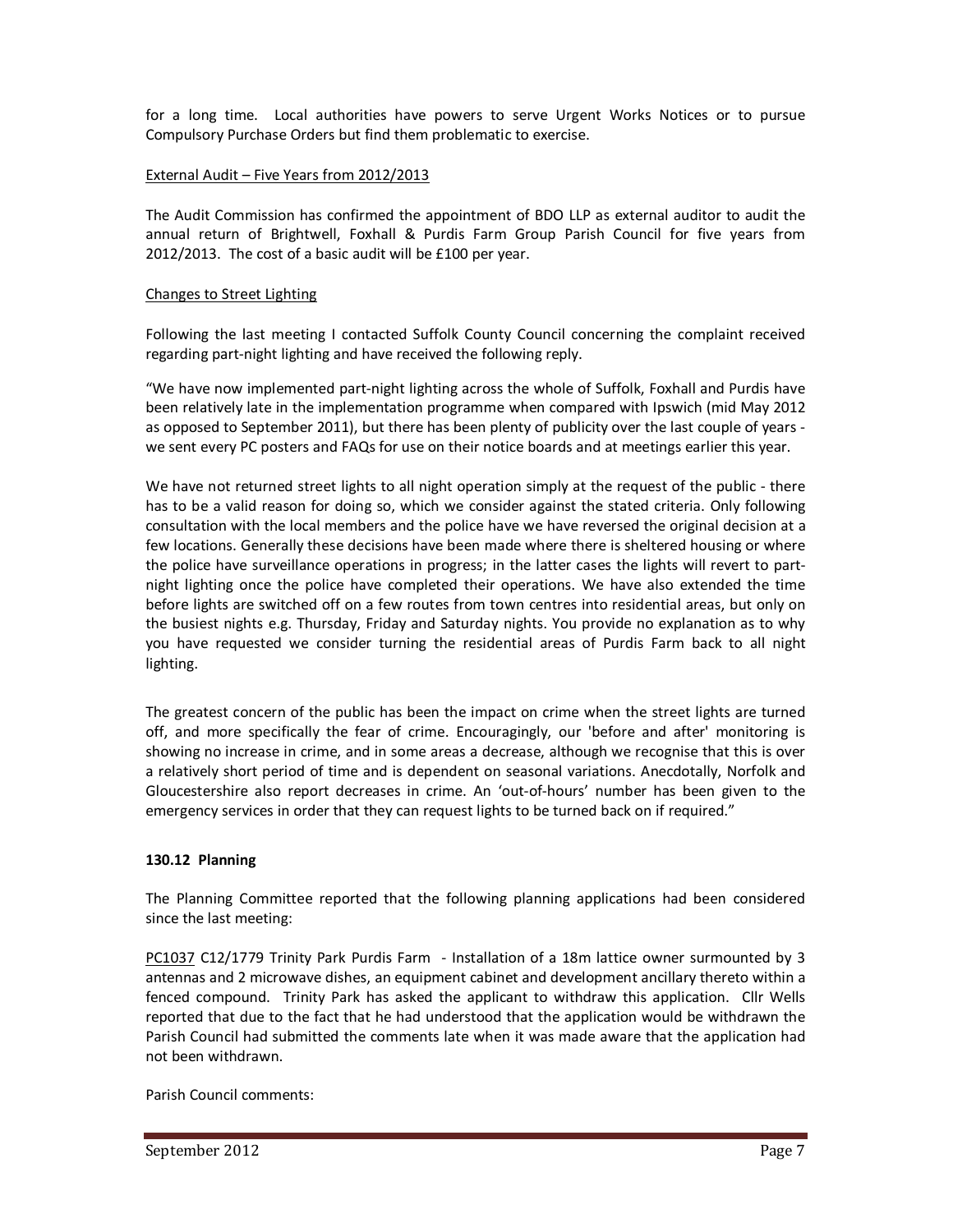On the 11<sup>th</sup> July our Planning Committee Chairman rang and spoke to Christine Bond who said that Chris Bushby had asked the company to withdraw their application. He understood from Christine that there had been a very general communication from the company some time ago, but no specific contact about this particular site. A few days after the  $11<sup>th</sup>$ , the public notification letter was removed from the site therefore at the time we understood the application to have been withdrawn therefore the Parish Council did not put any comments forward to you.

- 1. This development covers a large ground area to where, over a year, thousands of people congregate and move. Many people are suspicious of such rays and some are positively afraid of them which could influence their attitude to Trinity Park.
- 2. A number of entries on the application form, design and access statement are incorrect or misleading; numerous typing errors, not East of England Showground, access road not into the golf course and the church mentioned is not St Mary's Church.
- 3. The development would be visible above the treeline, more importantly it is an 18m mast, topped by another 3m of antenna which in total will be a 21m structure.
- 4. The development is too close the proposed housing development and will be visible by them.
- 5. Visually intrusive across open landscape from Felixstowe Road direction and the structure is not in sympathy with the activities of the Agricultural Association.
- 6. The potential landlord is unwilling and precedent set that compulsory powers should not be used.

Additional comments following Parish Council meeting were sent to Rachel Knights SCDC Planning as follows:

The Parish Council support the landowner's view (Trinity Park) that there is a need for a mast in the area however it should not be situated in the proposed position.

SCDC decision:

No decision has been made.

PC1042 C12/1431 Part Front Garden 135 Bucklesham Road Purdis Farm – Use of land for the erection of 4 dwellings.

Parish Council comments:

Although Parish Council have no objection to the development they would like to reiterate the following concerns which they have already expressed for similar recent proposed developments in Bucklesham Road details below.

Although the applicant's agent has consulted with the Highways Department at Suffolk County Council it appears that no prior contact has been made with Suffolk Coastal District Council. We have also been made aware that there is likely to be a dispute about property ownership over the access.

Sewerage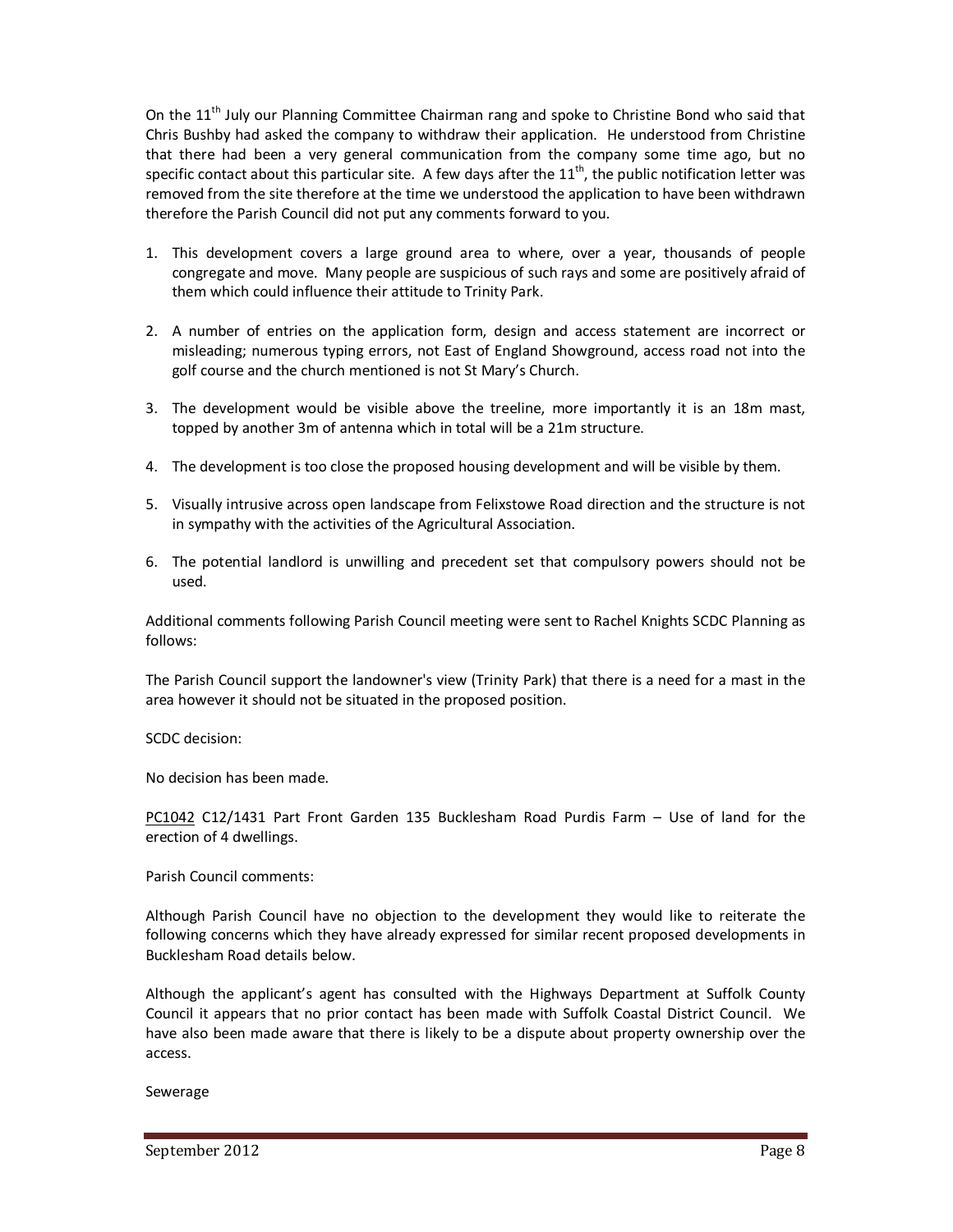Although Anglian Water has stated that the existing sewerage system still has capacity for extra houses, the Parish Council are concerned that sewage is still a problem in the Bucklesham Road area. The sewage appears in the gardens of 117 and 119 Bucklesham Road as well as being 'smellable' from neighbouring gardens. There has been overflow problems between Easter and to date this year. The concern is whether or not the effluent from another connection will flow through the pumping station which is situated by the Ipswich Golf Club entrance. If this is the case the Parish Council are strongly opposed to the connection at this point. The Parish Council would like assurances from Anglian Water that this increase in load on the sewerage system will not exacerbate the existing back-flow problems to some properties.

Insufficient parking

The Parish Council is concerned that there are insufficient parking spaces for the proposed development of 4 and 5 bedroom houses. Although the houses have garages, each property only had two parking spaces which raise concerns about the provision of parking for houses of this size.

SCDC decision:

No decision has been made.

PC1043 C12/1424 77 Bucklesham Road Purdis Farm – Erection of single and two-storey front and side extensions.

Parish Council comments:

No objection

SCDC decision:

None

PC1044 C12/1533 Tregenna Felixstowe Road Foxhall – Erection of detached double garage (amended siting to that approved under planning permission C12/0035 dated 23/02/2012)

Parish Council comments:

No objection

SCDC decision:

Approved

PC1045 C12/1603 Bucklesham Grange Care Home Purdis Farm – 2no. colour powder coated name signs mounted on timber posts.

Parish Council comments:

The Group Parish Council makes the following observations on this application:

1. The Parish Council believe that the care home is misleadingly named for the following reasons: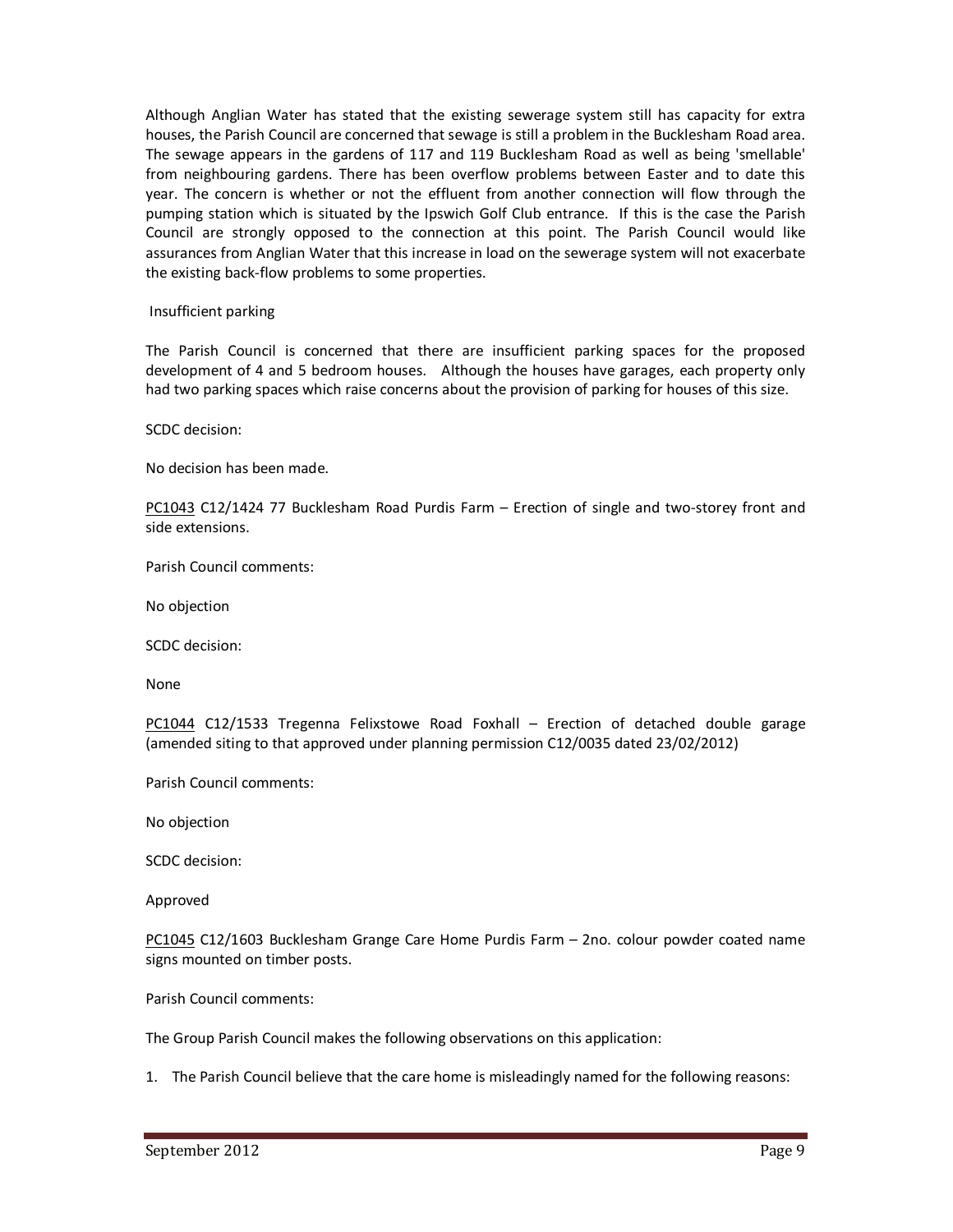- a. It is not in Bucklesham. It is in the parish of Purdis Farm and Foxhall lies between Purdis and Bucklesham which is at least two miles away.
- b. Bucklesham Road starts at St Augustine's Church, Ipswich and continues through Purdis Farm and Foxhall, before reaching Bucklesham itself.
- c. There is a property named the Grange and a Grange Farm nearer to the care home than Bucklesham which we believe will cause confusion.

The signs appear to be large and intrusive. If the letters are only 0.13 in height why does the sign need to be 1.4m x 0.8m in size?

SCDC decision: No decision

Cllr Wells proposed that the Clerk should request an invitation to a viewing of the care home by the Parish Council. 6 in favour – 4 abstain. It was agreed that the Clerk should write to the Care Home asking for suitable times and date during the evening to visit.

PC1046 C12/1628 Part Land West of Church Cottages Brightwell – Proposed irrigation reservoir for WO & PO Holdings Ltd

Parish Council comments:

The Group Parish Council makes the following observations on this application:

- 1. The red outline on the submitted plan does not include the landscaping and cottage protection bund. This bund is very close to the western access driveway of Church Cottages and its limit is not shown on the plan. No location is shown on the plan for the site of the pump housing and there is no indication of irrigation pipelines.
- 2. There is recent history on several occasions of run-off flowing down the hill from the field into the access drive and gardens of Church Cottages and also eroding the public footpath. Steep bunds might exacerbate the problem.
- 3. The site is close to the Mill River, not shown on the plan, which is a Special Landscape Area. How will abstraction here affect the local environment and further downstream?
- 4. There is a public footpath running at the eastern boundary of the site, which will lose the view across the field.
- 5. The site is in an archaeologically sensitive area with a barrow in the parish and this location has not previously been investigated.
- 6. Buzzards and sparrow hawks roost in the line of trees to the south of the site.
- 7. Much of the adjacent land is pasture, used for grazing and we question the need for a reservoir in this position.

Brightwell is a very small unspoilt village centred on the Mill River in a Special Landscape Area and close to the AONB. This application does not meet the planning process expected in the leaflet 'Farm Reservoir Design Guide' issued by Suffolk Coast and Heaths. The construction will obscure the view down the hill of the field towards the river and its height and proximity to Church Cottages will completely obscure their western view.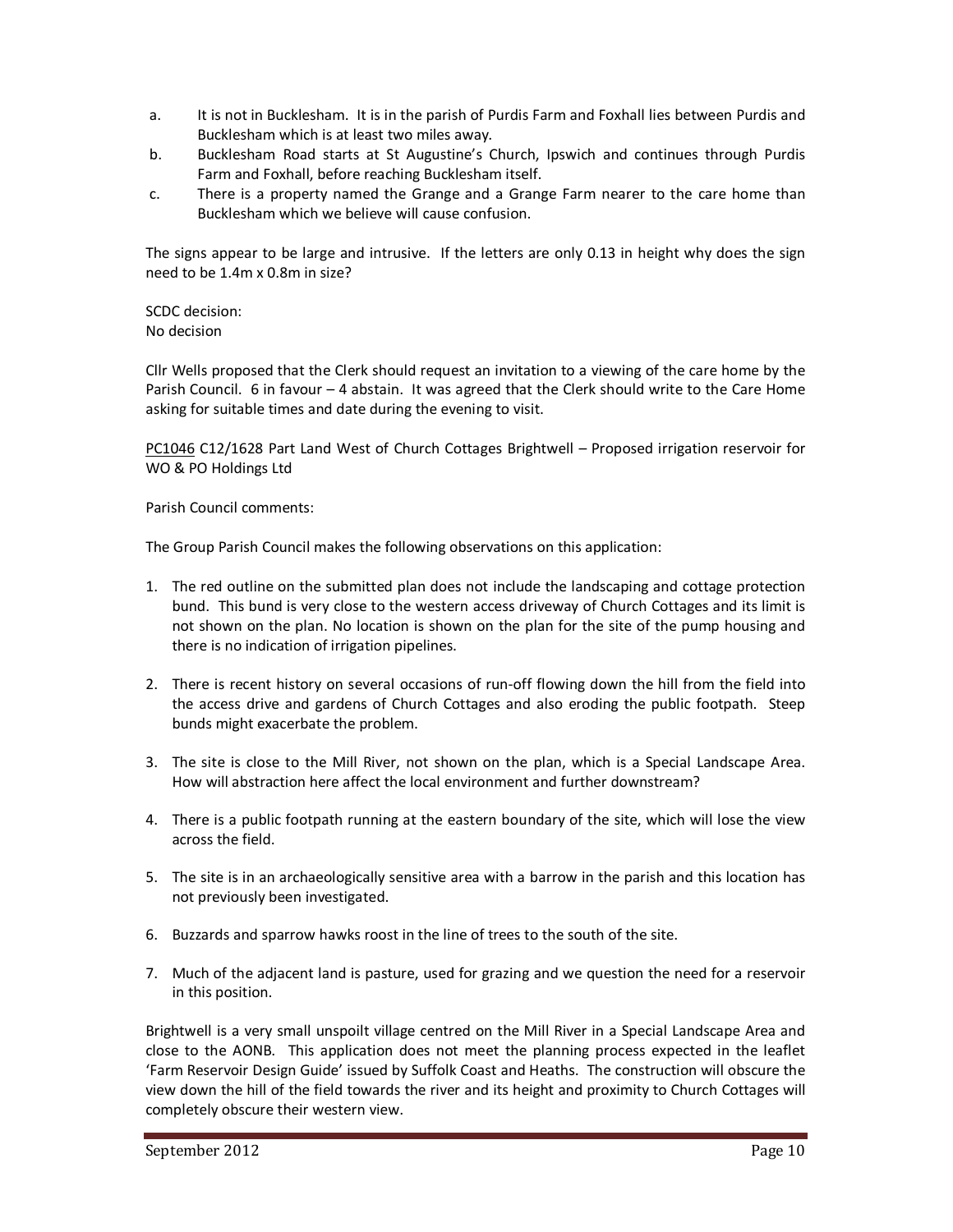Considering the above observations we object to this application and consider the site unsuitable for purpose and such a large intrusion into this very attractive river valley landscape. Also we conclude that further consultees should be:

- Anglian Water
- The Environment Agency (Rivers)
- Suffolk Archaeological Unit
- English Nature
- SCC Countryside Access Department

SCDC decision:

No decision

PC1047 C12/1588 141 Bucklesham Road Purdis Farm – Details as required by conditions 17 & 19 Discharge of Conditions

Parish Council comments:

There is a proposed increase in residential development in this area. Considering the concerns of the current neighbours about satisfying the conditions of the permission granted we object to relinquishing control over conditions 17 and 19.

SCDC decision:

No decision.

PC1048 C12/1711 60 Murrills Road Purdis Farm – Erection of two storey side extension.

Parish Council comments:

No objection

SCDC decision:

No decision

# Appeal Decision – Ref: AP/J3530/A/12/2168301 Foxburrow Farm Waldringfield Road Brightwell IP12 4PT

The Clerk reported that the appeal had been allowed and planning permission granted for the erection of two Wind Technik Nord 250kW wind turbines atop a 45m tower to be installed on a concrete base measuring approximately 10m x 10m (energy for farm and the National Grid) in accordance with the terms of the application Ref C11/1750 dated  $6<sup>th</sup>$  July 2011.

The Clerk highlighted some of the conditions attached to the planning permission:

1. Should either wind turbine cease to be employed for electricity generation purposes it shall be taken down and removed from the site, together with all other above ground ancillary works,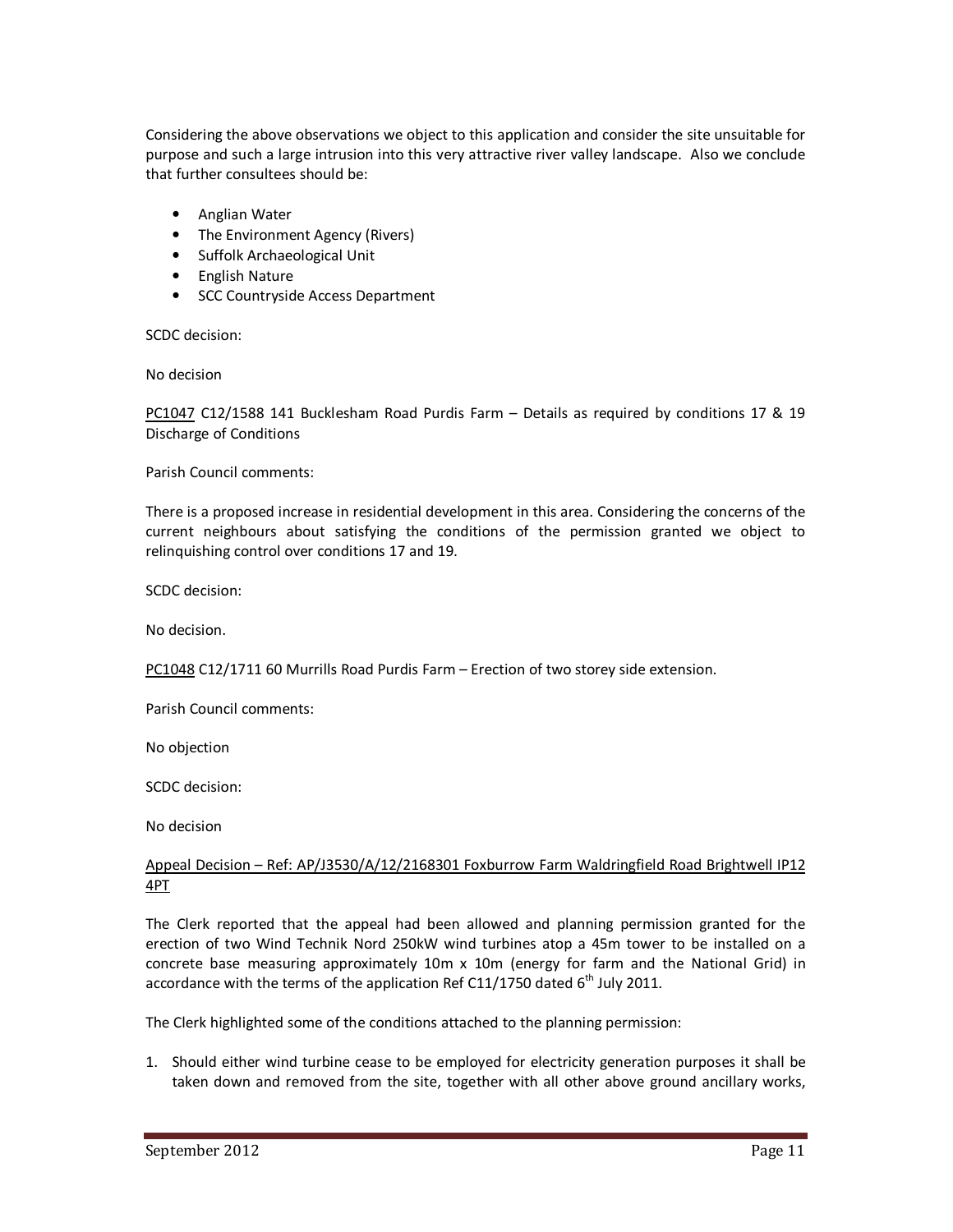within 12 months of the last date of electricity generation unless otherwise agreed in writing by the Local Planning Authority.

- 2. No development shall commence until full details of the finish of the turbine blades and monopole and of the design and external appearance of any ancillary buildings, any engineering works and hard surfaces have been submitted to and approved in writing by the Local Planning Authority. The development shall be carried out in accordance with the approved details.
- 3. This permission is for two Wind Technik Nord 250kW wind turbines and for no other type of wind turbine unless otherwise agreed in writing by the Local Planning Authority.
- 4. No development shall commence until satisfactory precise details of a Landscape Enhancement scheme (which shall include species, size and numbers of plants to be planted) has been submitted to and approved in writing by the local planning authority to include the reinforcement of tree screening along the road frontage north of the site, the removal of inappropriate conifer planting and the restoration of hedgerows with suitable native plants.
- 5. The approved Landscape Enhancement scheme shall be implemented not later than the firs planting season following commencement of the development (or within such extended period as the local planning authority may allow) and shall thereafter be retained and maintained for a period of 5 years. Any plan material removed, dying or becoming seriously damaged or diseased within five years of planning shall be replaced within the first available planting season and shall be retained and maintained.
- 6. Any of the trees or hedges shown to be retained or planted on the approved landscape enhancement plan that are lopped, topped, pruned, uprooted, felled, diseased, wilfully damaged or in any other way destroyed or removed without the prior written consent of the local planning authority within five years of the completion of the development shall be replaced during the first available planting season, with trees or hedges of a size and species, which shall previously have been agreed in writing by the local planning authority.

# **131.12 Future Plans for the Parish**

Cllr Wells requested that the Parish Council contact SCDC requesting a "tidy up" order to be issued on the owner of the Hollies.

Cllr Wells asked why large vehicles were using Straight Road when this had previously used another route to get to the top fields at Nacton Home Farm. It was agreed that Cllr Wells should draft a letter to owners of Nacton Home Farm.

# **132.12 Sewerage – Bucklesham Road**

Cllr Warham reported that the sewerage problems are being investigated by the Regional Manager. The results of their deliberations should be received by the  $14<sup>th</sup>$  September from the Area Manager and Mr Minter. Mrs Caley has also had a response from the Complaints Department with suggestions as to how the problem could be solved. Cllr Warham said that things were progressing positively and she would report back to the October Parish Council Meeting.

Cllr Briggs reported that in addition to the problems with sewage in Bucklesham Road there is also a wrong smell of sewage in Meadow Crescent / Murrills Road.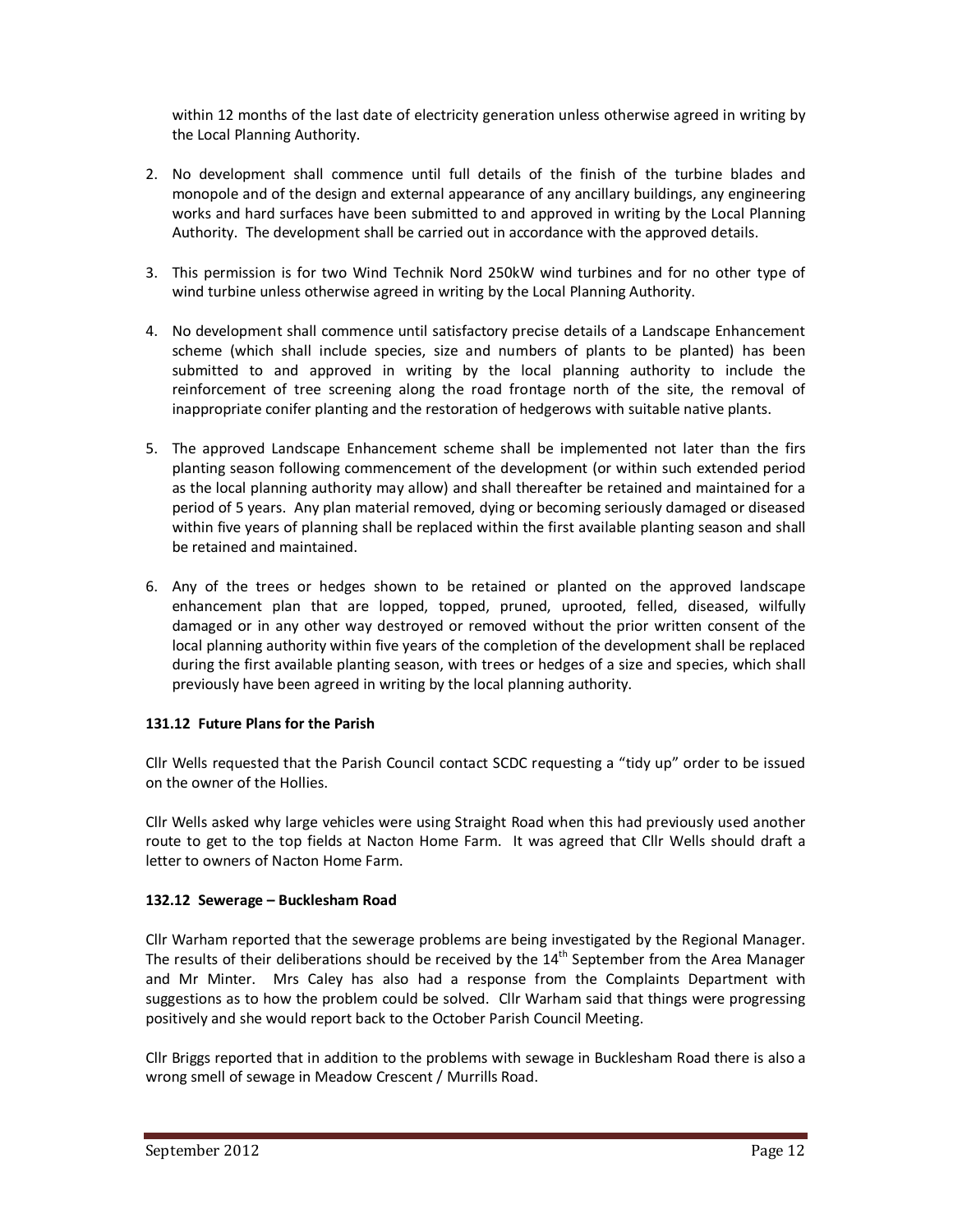# **133.12 Brightwell – Diversion of Footpaths 9 and 10**

Cllr Newell reported that she had recently attended a meeting concerning the diversion of footpaths 9 and 10. At the moment the footpaths are not designated as bridleways however horse riders from Waldringfield regularly use it. Waldringfield Parish Council is concerned that when the footpaths are diverted and subsequently reinstated they will be the width of a footpath and not a bridleway. Currently the footpaths are considerably wider than the statutory footpath width. Walringfield Parish Council is very keen to have the footpaths designated as bridleways and it is likely that Waldringfield will approach us to make an application. Cllr Newell proposed, seconded Cllr Batham that, if requested, the Brightwell, Foxhall & Purdis Farm Group Parish Council apply to have footpaths 9 and 10 designated as bridleways – all in favour.

## **134.12 Brightwell Seat**

Cllr Wells reported that the village seat had been received from the manufacturers and will be put in place by Mr Smith as soon as possible.

## **135.12 Felixstowe Road – Service Road Waiting Restrictions**

The Clerk reported that she had received a letter from Aaron Gordon at Suffolk County Council stating that they had received a formal objection to the proposed Traffic Regulation Order for the A1156, Felixstowe Road (Service Road, near to the Shepherd & Dog) requesting that the restrictions should be imposed on a Monday to Friday basis but not on Saturdays or Public Holidays. Aaron Gordon has asked whether the Parish Council would agree to this change to the TRO.

Following discussion Cllr Day proposed, seconded Cllr Watts that the TRO be amended to read: No waiting 8.00 am – 6.00 pm Monday to Friday except for Public Holidays. 8 in favour, 2 abstained. It was therefore agreed that the Clerk should reply to Aaron Gordon accepting the proposed changes.

### **136.12 Finance**

Income None

### Expenditure

Clerk's Salary and Expenses August 2012 Clerk's Salary and Expenses September 2012 Suffolk Acre - Renewal of Insurance Policy 2012/2013 **E349.10** Glasdons –Brightwell Village Seat **EXALLA EXACCE 2018** 2019 12:564.14

Cllr Briggs proposed, seconded Cllr Newell that the above expenditure be approved – agreed.

### **137.12 Correspondence**

### a. Planned Service Interim Arrangements

Information documents for the Development Management leaders for each of the three main areas and break down further into the interim individual officer responsibilities for the sub areas have been circulated to all councillors.